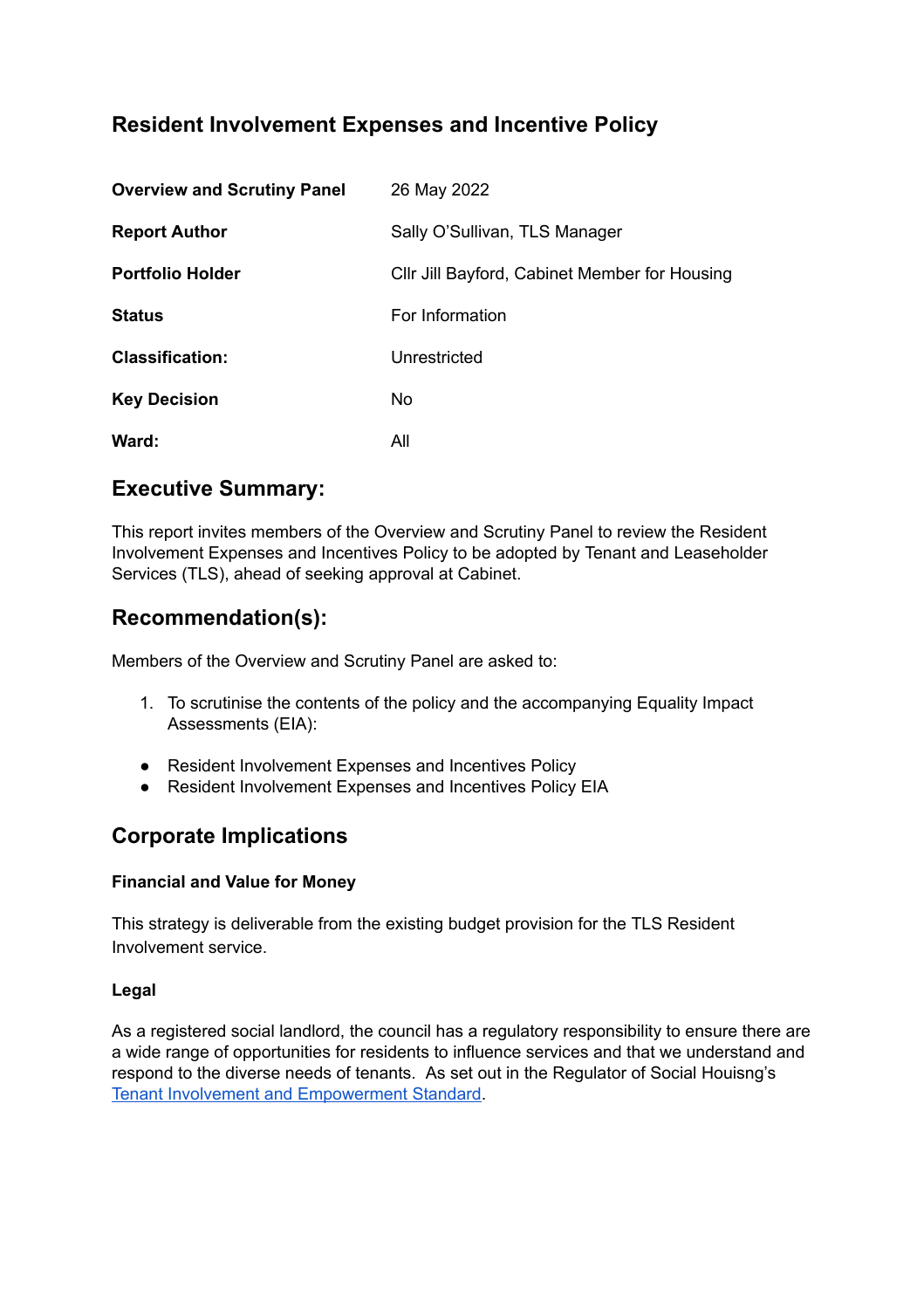#### **Risk Management**

As a social landlord, the council is regulated by the Regulator for Social Housing (RSH). The RSH have published a Tenant Involvement and Empowerment Standard.

Without a policy setting out the reasonable expenses that the council can pay to residents participating in involvement activities, there is a significant risk that many residents, particularly those on low incomes, with disabilities or with caring responsibilities, would be excluded from participating.

Approving the expenses payments recommended by the report will help to ensure that resident involvement activities are accessible to all of the council's tenants and leaseholders.

### **Corporate**

Our Housing and Planning Service plan describes how we contribute to the council's priorities, it tells us that our key focus is 'to ensure the provision of a high quality, cost effective service to residents'.

We know that involving residents in the design and delivery of services is a key part of achieving good services that meet the needs of our residents.

### **Equality Act 2010 & Public Sector Equality Duty**

*Members are reminded of the requirement, under the Public Sector Equality Duty (section* 149 of the Equality Act 2010) to have due regard to the aims of the Duty at the time the *decision is taken. The aims of the Duty are: (i) eliminate unlawful discrimination, harassment, victimisation and other conduct prohibited by the Act, (ii) advance equality of opportunity between people who share a protected characteristic and people who do not share it, and (iii) foster good relations between people who share a protected characteristic and people who do not share it.*

*Protected characteristics: age, sex, disability, race, sexual orientation, gender reassignment, religion or belief and pregnancy & maternity. Only aim (i) of the Duty applies to Marriage & civil partnership*.

This report relates to the following aim of the equality duty: - *(Delete as appropriate)*

*● To eliminate unlawful discrimination, harassment, victimisation and other conduct prohibited by the Act.*

The council's tenants and leaseholders include residents that have protected characteristics as set out in the Public Sector Equality Duty. Each of the new policies is subject to a completed Equalities Impact Assessment (EIA), attached to this report.

### **CORPORATE PRIORITIES**

This report relates to the following corporate priorities: -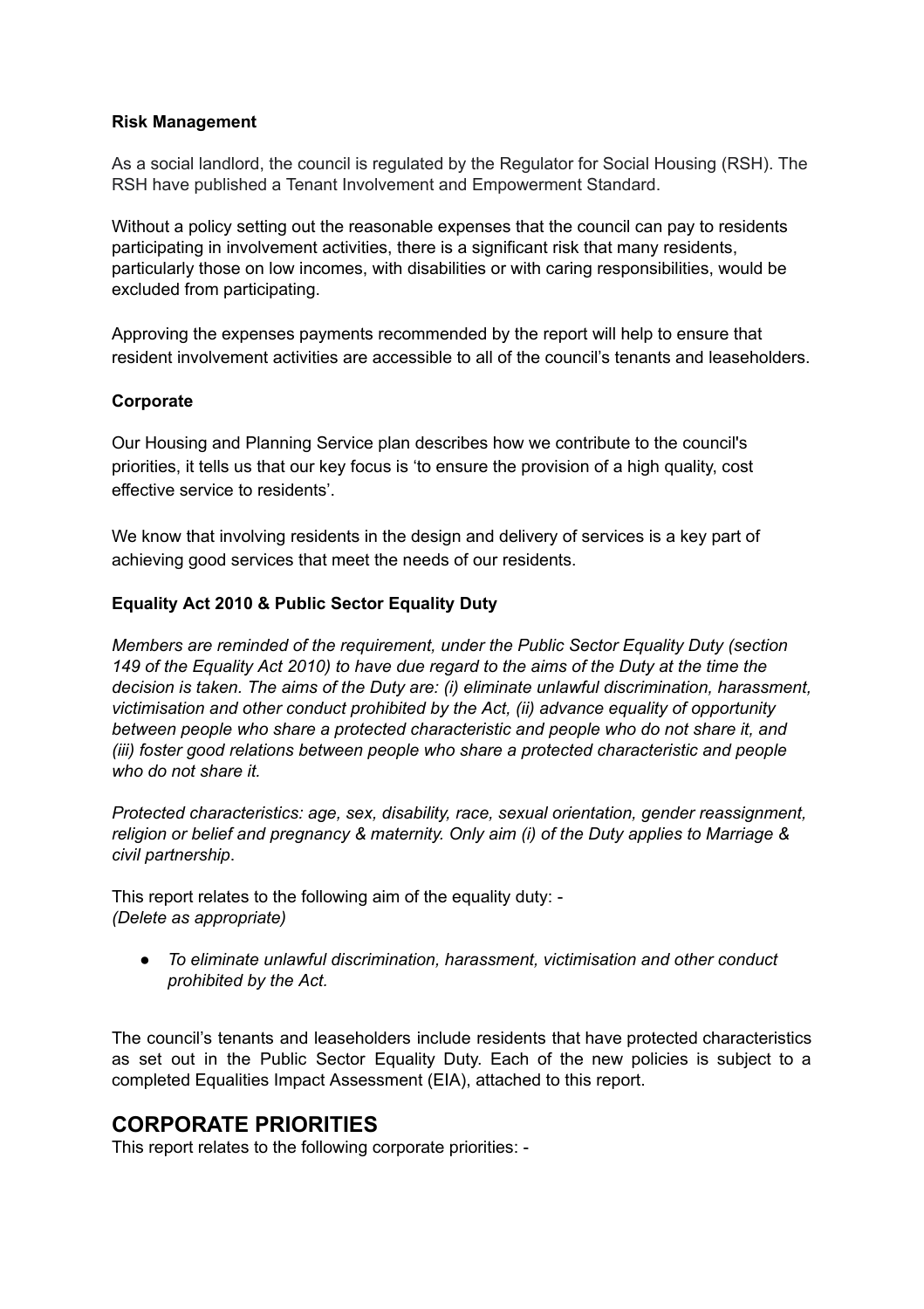*● Communities*

## **1.0 Introduction and Background**

- 1.0 The Council's new tenant and leaseholder service was launched on 1 October 2020.
- 1.1 As part of the pledged service improvement, the council must provide a wide range of opportunities for residents to influence and scrutinise housing services. As set out in the Regulator of Social Housing, Consumer Standard, Tenant Involvement and Empowerment Standard.
- 1.2 The policy we are looking for scrutiny by OSP today identifies expenses residents can be reimbursed as a result of getting involved, which we want to adopt and publish on the Council's website.

## **2.0 The Resident Involvement Expenses and Incentive Policy**

- 2.1 Our Housing and Planning Service plan describes how we contribute to the council's priorities, it tells us that our key focus is 'to ensure the provision of a high quality, cost effective service to residents'.
- 2.2 We know that involving residents in the design and delivery of services is a key part of achieving good services that meet the needs of our residents.
- 2.3 It is vital that we listen to residents' views and are committed to supporting residents to get involved in monitoring and influencing their housing services.
- 2.4 This Policy helps break down some engagement barriers and ensures residents are reimbursed for expenses incurred as a result of getting involved. This policy identifies expenses, including:
	- Travel expenses
	- Care expenses
	- Subsistence expenses e.g. food and overnight accommodation
	- Other expenses that may not be detailed within this Policy
- 2.5 The Policy also sets out how we will use incentives to maximise and engage a broader range of residents.

# **3.0 Consultation**

- 3.1 This Policy was reviewed in partnership with the Thanet Tenants and Leaseholders Group (TTLG). Useful feedback was given to a couple of points within the policies, leading to word changes to reduce assumptions which served to enhance them.
- 3.2 TLS officers have had the opportunity to review and feed into this policy, and the final draft reviewed by the TLS senior managers.